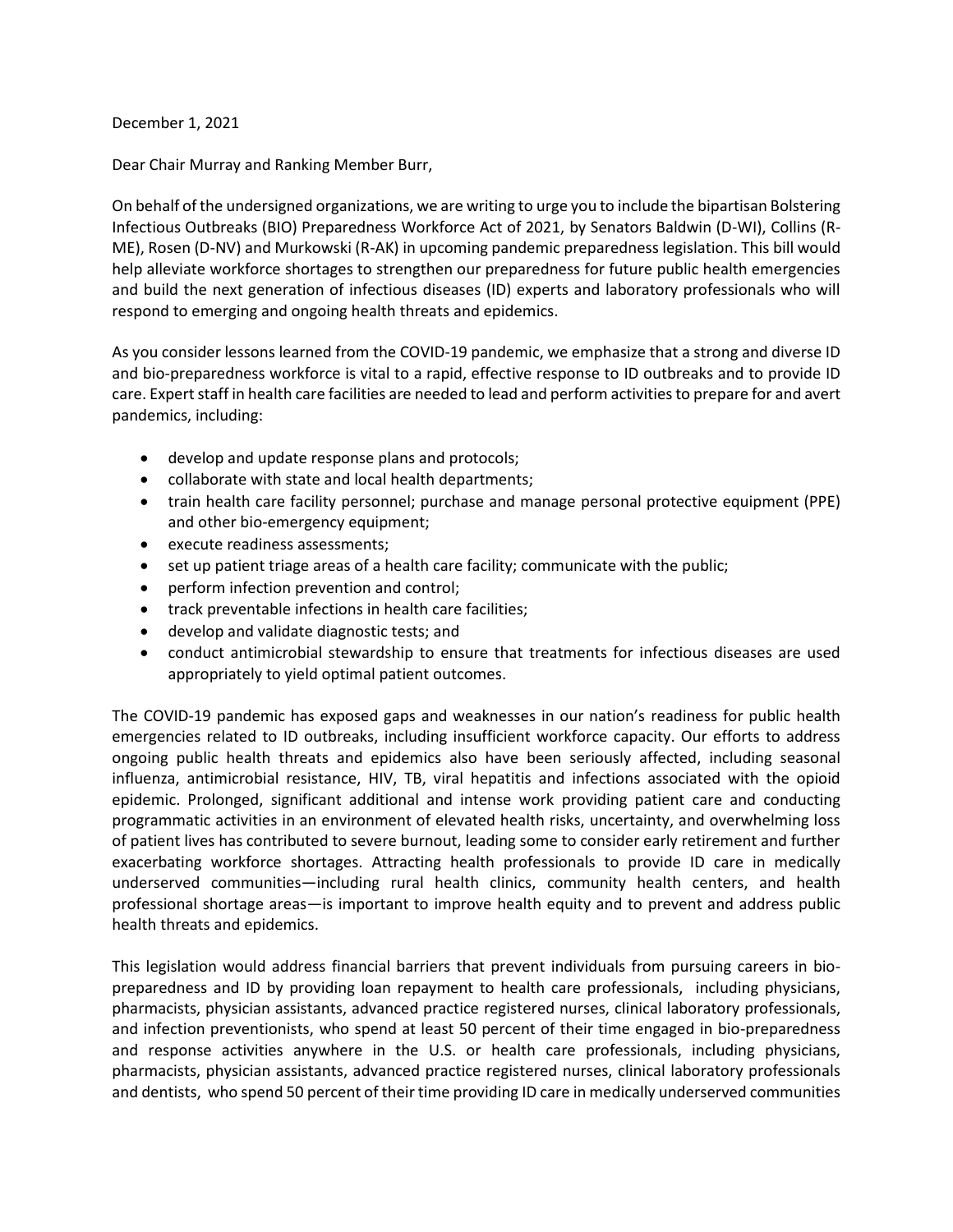and federally funded facilities. A goal of the program will be to ensure the number of health care professionals from populations underrepresented in health care, and working in ID and bio-preparedness, increases.

The ID and bio-preparedness workforce was under serious strain even before the pandemic:

- [208 million Americans live in areas with little or no access to an ID physician,](https://www.acpjournals.org/doi/full/10.7326/M20-2684) and the distribution of ID physicians is geographically skewed. Thus, rural Americans are less likely to have access to ID physicians than their urban counterparts.
- Only 75% of infectious diseases training programs were able to fill all their slots in 2020, while many other specialties were able to fill all their training programs.
- An average medical student debt of \$200,000 drives many physicians away from infectious diseases and toward more lucrative specialties.
- Pediatric infectious diseases fellowship training programs filled only 46% of their slots in 2020. In [2007, 23.1% of pediatric ID fellows were from populations underrepresented in medicine, and that](https://publications.aap.org/pediatrics/article-abstract/148/1/e2020026666/179957/Trends-in-Race-Ethnicity-of-Pediatric-Residents?redirectedFrom=fulltext)  [level fell to 11.7% in 2019.](https://publications.aap.org/pediatrics/article-abstract/148/1/e2020026666/179957/Trends-in-Race-Ethnicity-of-Pediatric-Residents?redirectedFrom=fulltext)
- [25% of health care facilities have reported a vacant infection preventionist position,](https://pubmed.ncbi.nlm.nih.gov/32702390/) with more than half of long-term care facilities seeing an infection preventionist leave within the last 24 months. These gaps will likely continue to be a challenge in the future as well, as 40% of the infection preventionist workforce will be entering retirement age within the next ten years.
- It is [estimated that 80% of the counties](https://academic.oup.com/cid/article-abstract/72/9/1615/5811408?redirectedFrom=fulltext) in 14 southern states where some of the highest numbers of new HIV infections are occurring had no experienced HIV clinicians, with the disparities being greatest in rural areas. This is alarming because patients with HIV managed by an experienced HIV clinician have better outcomes and lower health care costs.
- Clinical microbiologists were in short supply prior to the current pandemic. Results of a [survey](https://doi.org/10.1093/ajcp/aqz046) published in 2019 showed a total vacancy rate in this area of 10.14%, with a staff vacancy rate of 10.56% and a supervisor vacancy rate of 6.96%. Results also reveal that 17.38% of microbiology department employees are expected to retire in the next 5 years.
- A 2018 [survey](https://academic.oup.com/cid/article/67/8/1168/4953703?login=true) of the acute care U.S. stewardship workforce found pharmacist and physician FTE to bed staffing ratios to be well below recommended levels necessary for demonstrable stewardship program effectiveness, based on work by the VA health system and others. Additionally, each 0.5 increase in pharmacist FTE resulted in a 58% increase in the odds of stewardship program success.

Thank you for your leadership on a legislative package that will apply lessons learned from the COVID-19 pandemic to strengthen our country's preparedness for future pandemics. A diverse expert workforce that is equitably distributed is a critical component of our health care system's capacity to prepare and respond to public health emergencies and to optimally leverage federal investments in vaccines, diagnostics, and therapeutics for maximum patient benefit. We strongly urge you to include the BIO Preparedness Workforce Act in your pandemic preparedness legislation.

Sincerely, AIDS Action Baltimore AIDS United American Academy of HIV Medicine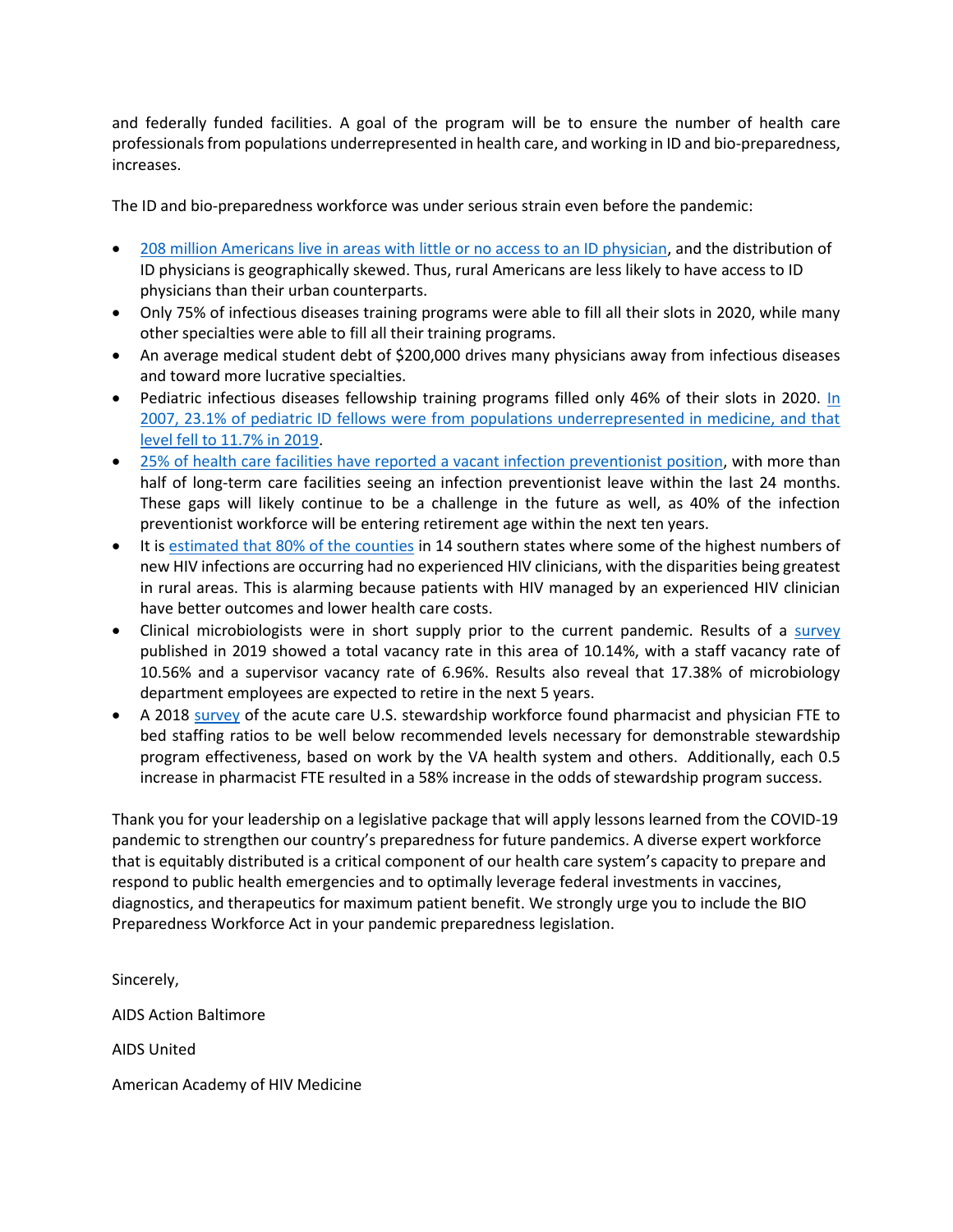American Association for the Study of Liver Diseases American Dental Association American Medical Association American Society for Microbiology Association for Professionals in Infection Control and Epidemiology Association of Nurses in AIDS Care CAEAR Coalition Center for LGBTQ Economic Advancement & Research CenterLink: The Community of LGBT Centers Georgia Equality HealthHIV HIV Dental Alliance HIV Medicine Association Infectious Diseases Society of America Johns Hopkins Center for Health Security Johns Hopkins University School of Medicine Latino Commission on AIDS NASTAD National Dental Association National Medical Association National Rural Health Association National Viral Hepatitis Roundtable National Working Positive Coalition Pediatric Infectious Diseases Society Physician Assistant Education Association Ryan White Medical Providers Coalition SisterLove, Inc. Society for Healthcare Epidemiology of America Society of Infectious Diseases Pharmacists